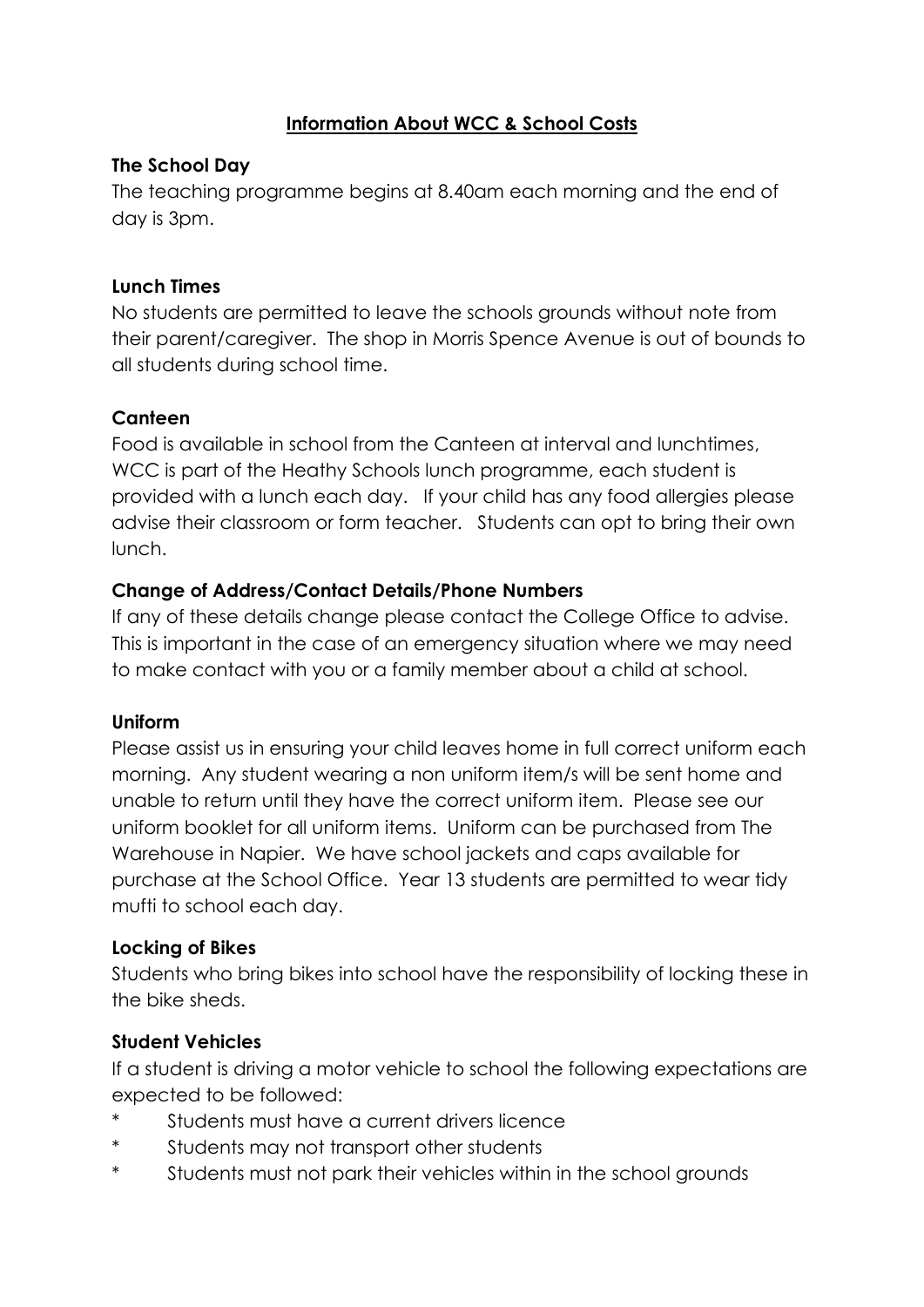\* Expected that students do not access their vehicles during the school day

Failure to meet these expectations could result in students losing their right to bring a motor vehicle to school.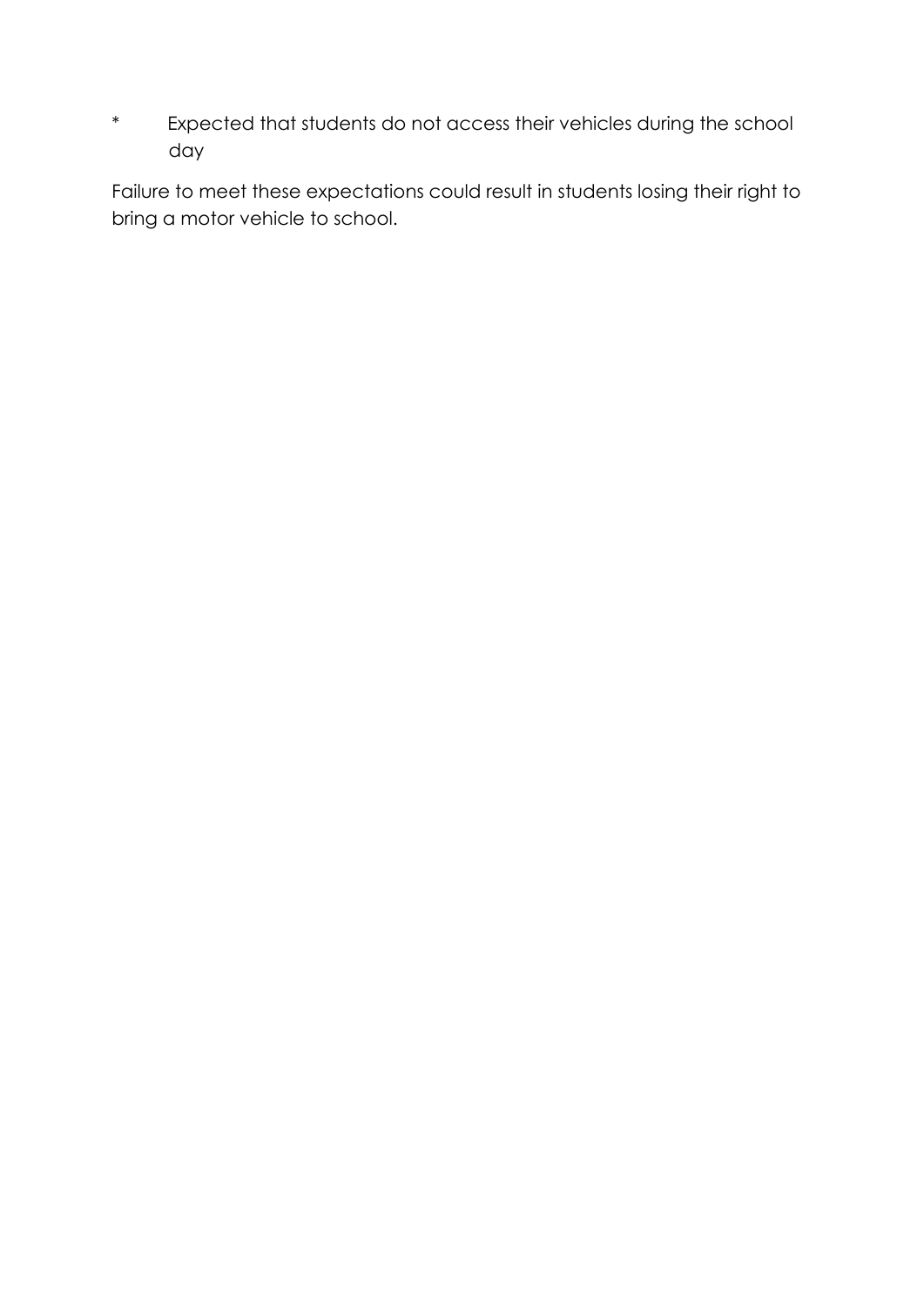# **WILLIAM COLENSO COLLEGE**

## **2022 FEES - YEARS 7 & 8**

## **THERE ARE NO SUBJECT FEES or SPORTS FEES PAYABLE FOR YEAR 7 & 8 STUDENTS**

#### **OTHER POSSIBLE EXPENSES**

- Student ID Card **\$10.00**
- 
- Instrument Hire **Varies**

• Photos **\$16.00 - \$45.00**

### **APPROXIMATE EXPENSES FOR SPECIAL ACTIVITIES**

- End of Year Camp **TBA**
- No charge for individual chromebooks, every student receives a chromebook for use in the class